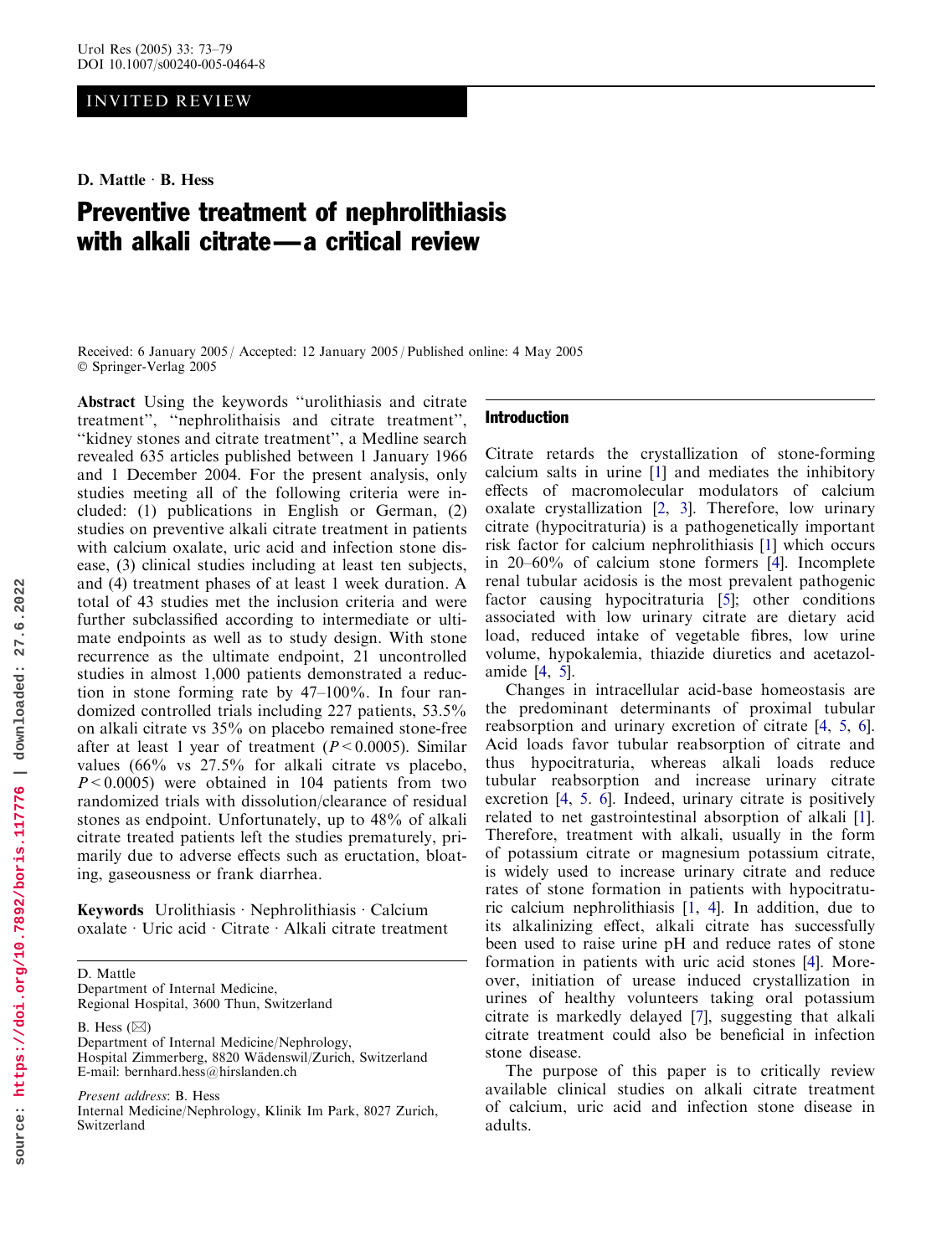## Materials and methods

Selection of published studies

A Medline search for articles on the treatment of nephrolithiasis with alkali citrate published between 1 January 1966, and 1 December 2004 was performed. We used the key words ''urolithiasis and citrate treatment'', ''nephrolithaisis and citrate treatment'', ''kidney stones and citrate treatment'', respectively, and found 635 published papers. For the present review, we included articles meeting all of the criteria listed in Table 1. Excluded were all reviews, case reports, studies in children  $(< 18$  years), physiologic/clinical studies including only healthy volunteers, and articles in other languages than English or German.

According to the endpoints stated in the published articles, studies were first classified into those with "weak" (intermediate) and those with "hard" (ultimate) endpoints. ''Weak'' endpoints are defined as changes in urinary chemistry and/or urinary supersaturation, whereas changes in rates of stone recurrence or rates of dissolution/clearance of preexisting (residual) stones are considered ''hard'' endpoints.

In addition, we categorized all articles according to the study design, as originally presented by Churchill [7]:

- 1. One-group design: no comparison group, clinical outcome measures before and during intervention in the same individuals.
- 2. One-group design with a non-equivalent, i.e. not randomly allocated comparison group, with clinical outcome measures before and during intervention.
- 3. Randomized controlled trial (RCT).

Thus, all articles were first categorized according to their ''hard'' or ''weak'' endpoints. Thereafter, they were subdivided according to study design: for instance, a RTC with stone recurrence rate as ultimate endpoint was labelled as ''hard end-point, RCT on stone recurrence rate'', and a non-randomized study of treatment effects on urine chemistries, where patients serve as their own controls, was catagorized as ''weak endpoint, onegroup design''.

## **Statistics**

Success rates and frequencies of side effects of placebo and alkali citrate treatments in randomized trials were compared by using  $\chi^2$  statistics.

## Results

Among the 635 published articles, we found 43 meeting our predefined criteria [9–51]. Thirty articles (70%) focused on ''hard'' and 13 on ''weak'' endpoints. Figures 1 and 2 depict the subclassification of all studies with ''hard'' and ''weak'' end-points, respectively. Out of all Table 1 Inclusion criteria for the analysis of articles published on the treatment of nephrolithiasis with alkali citrate

Alkali citrate literature review—inclusion criteria

Publications in English or German Studies on preventive alkali citrate treatment in patients with calcium oxalate, uric acid and infection stone disease Clinical studies including at least ten subjects Treatment phases of at least 1 week duration

43 studies, only eight (19%) were carried out as randomized controlled trials, six with ''hard'' [35, [37,](#page-5-0) 39, 41, 47, 48] and two [29, 33] with ''weak'' endpoints. The following analysis mainly focuses on studies with ''hard'' end-points, with the primary emphasis on randomized controlled trials.

Studies with stone recurrence rate as ''hard'' endpoint

#### Studies with one-group design

In 16 prospective studies [13, 14, 16, 17, 19, 20, 21, 23, 24, 26, 31, 36, 40, 43, 48, 49] lasting between 1 and 4.4 years, a total of 777 patients (groups of ten to 134) served as their own historical controls. The daily administered dose of alkali citrate ranged from 35 to 109 mEq. During this treatment, stone forming rates were reduced by between 47 and 99% of pretreatment values.

## Studies with one-group design and non-equivalent comparison groups

In five mainly retrospective studies [18, 34, 39, 44, 50], alkali citrate treatment was administered to a total of 208 stone formers, divided into alkali citrate-treated patients and comparison groups of non-equivalent stone formers. These studies lasted between 1.5 and 7 years. The daily administered dose of alkali citrate, as far as it can be determined from the published data, ranged from

## Nephrolithiasis - Alkali citrate treatment



Fig. 1 Summary of the number of studies in nephrolithiasis demonstrating a treatment effect of alkali citrate on ''hard'' (ultimate) endpoints. RCT: randomized controlled trial; 1G-NEC: study with one-group design and non-equivalent comparison group; 1G: study with one-group design (patients serve as their own controls)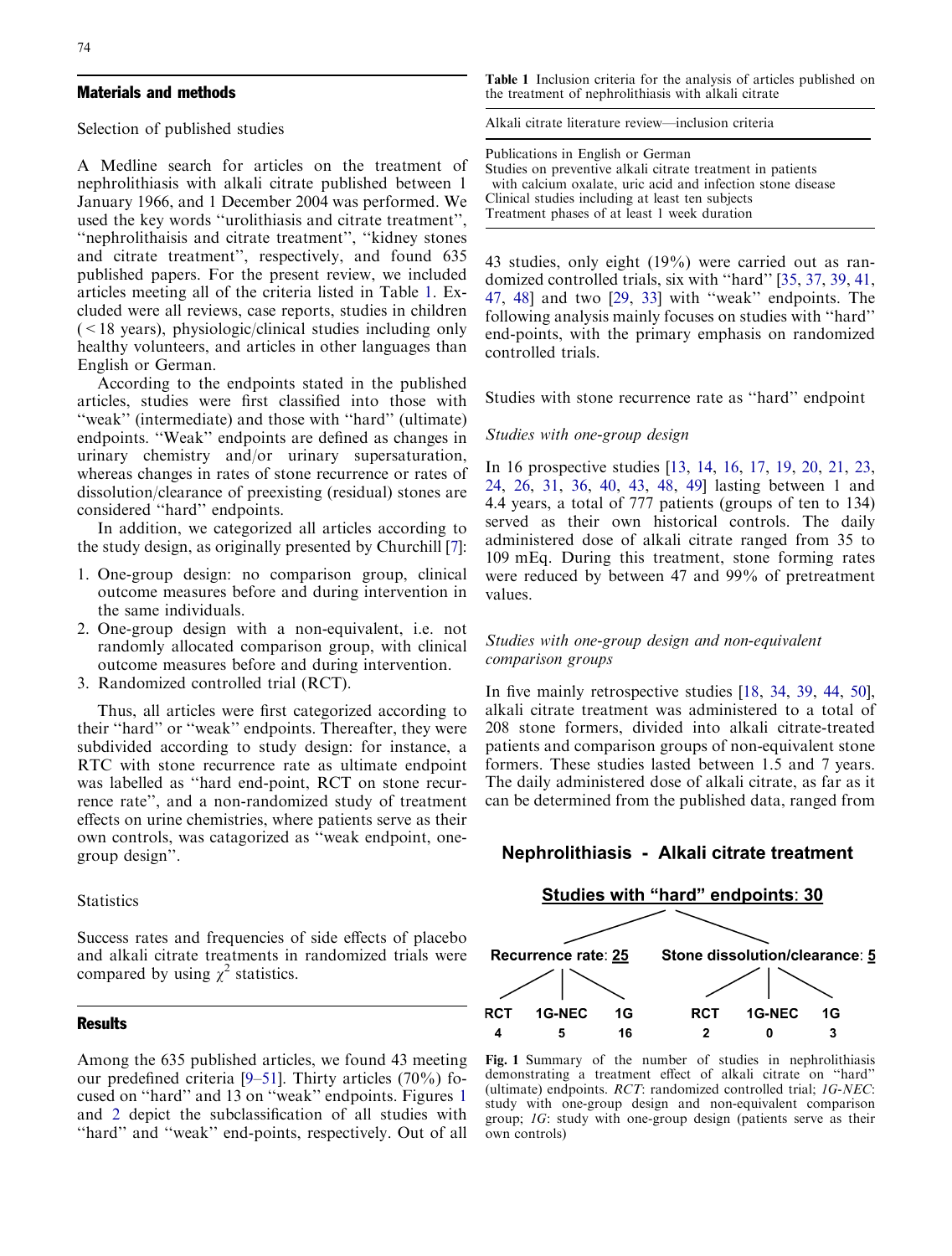

Fig. 2 Summary of the number of studies in nephrolithiasis demonstrating a treatment effect of alkali citrate on ''weak'' (intermediate) endpoints

33 to 90 mEq. This resulted in reductions of stone forming rates of between 62 and 100%.

#### RCTs on stone recurrence rates

Four RCTs [35, [37,](#page-5-0) 41, 47] on stone recurrence rates have been published. They all focus on treatment of calcium nephrolithiasis with alkali citrate vs placebo or ''general prophylaxis'' in unselected calcium stone patients or patients with hypocitraturic calcium nephrolithiasis. Whereas three studies [35, [37,](#page-5-0) 41] exclusively report on stone recurrence rates, the article by Soygür et al. [47] is somewhat special in that: (1) 20 out of 110 calcium stone patients after stone treatment were excluded for various reasons before randomization to treatments took place, and (2) it included both stone-free patients and patients with residual stones after ESWL. For the present discussion, we only included those 56 patients who were stone-free at randomization into the study [47].

Table 2 summarizes the four RCTs lasting either 12 [47] or 36 months [35, [37](#page-5-0), 41]. It is remarkable that all current sound evidence on the therapeutic effect of alkali citrate is derived from only 227 randomly treated patients! The daily administered dose of alkali citrate in the four studies amounted to 60–90 mEq. When analyzing the four studies on an intention-to-treat basis, 53.5% of alkali citrate treated patients remained stone-free after at least 1 year of treatment, significantly more than on placebo (35%,  $P < 0.0005$  vs alkali citrate). Our overall stone-free percentage of 53.5% on citrate treatment clearly contrasts with the 72% and 87% of stone-free patients published by Barcelo et al. [35] and Ettinger et al. [41]. However, their calculations were based on patients who actually finished the study, not on an intention-to-treat analysis. Also of note is the fact that 17% of subjects in the placebo, but 30% in the alkali citrate group  $(P < 0.0005$  vs placebo) prematurely dropped out after randomization; the highest drop-out rate of 48% was observed on potassium magnesium citrate treatment in the study by Ettinger et al. [41]. Except for patients' non-compliance, drop-outs were primarily due to adverse effects such as eructation/bloating/gaseousness (26%) or diarrhea (12%) [41].

Studies with stone/fragment dissolution or clearance as ''hard'' endpoint

## Studies with one-group design

Three studies [9, 10, 11] report on alkali citrate treatment of uric acid stones. A total of 216 patients were studied for up to 5 years and served as their own historical controls. The percentage of stone-free patients during treatment ranged from 62 to 83%.

## Studies with one-group design and non-equivalent comparison groups

No such studies on stone dissolution or clearance are available.

## RCTs on stone/fragment dissolution or clearance

Published data on stone/fragment dissolution or clearance could be gathered from three published studies [38, 46, 47]. However, we could not include the data from Premgamone et al. [46] into our analysis, since this study reported only on stone size reduction over time, as measured by repeated ultrasound examination, but did not mention numbers of stone-free patients. Furthermore, the study was not placebo-controlled, since patients were randomized to either sodium potassium citrate or a tea based on the herbal plant Orthosiphus grandiflorus which is known to increase urinary citrate excretion [46].

Table 2 Summary of randomized controlled trials on the effects of alkali citrate treatment on stone recurrence rate as a ''hard'' (ultimate) endpoint.  $*P < 0.0005$  vs placebo, <sup>+</sup> drop-outs excluded before randomization to treatment [47]

| First author<br>(Reference no.) |                | Barcelo<br>[35] | Hofbauer<br>[37] | Ettinger<br>[41] | Soygür<br>[48] | Total |
|---------------------------------|----------------|-----------------|------------------|------------------|----------------|-------|
| <b>Started</b>                  | Placebo        | 29              | 25               | 33               | 28             | 115   |
|                                 | Alkali citrate | 28              | 25               | 31               | 28             | 112   |
| Drop-outs                       | Placebo        | 9               |                  | 8                | $0^+$          | 20    |
|                                 | Alkali citrate | 10              | 9                | 15               | $0^+$          | $34*$ |
| Finished                        | Placebo        | 20              | 22               | 25               | 28             | 95    |
|                                 | Alkali citrate | 18              | 16               | 16               | 28             | 78    |
| No new                          | Placebo        | 9               | 6                | 9                | 20             | 44    |
| stones                          | Alkali citrate | 14              |                  | 14               | 28             | $61*$ |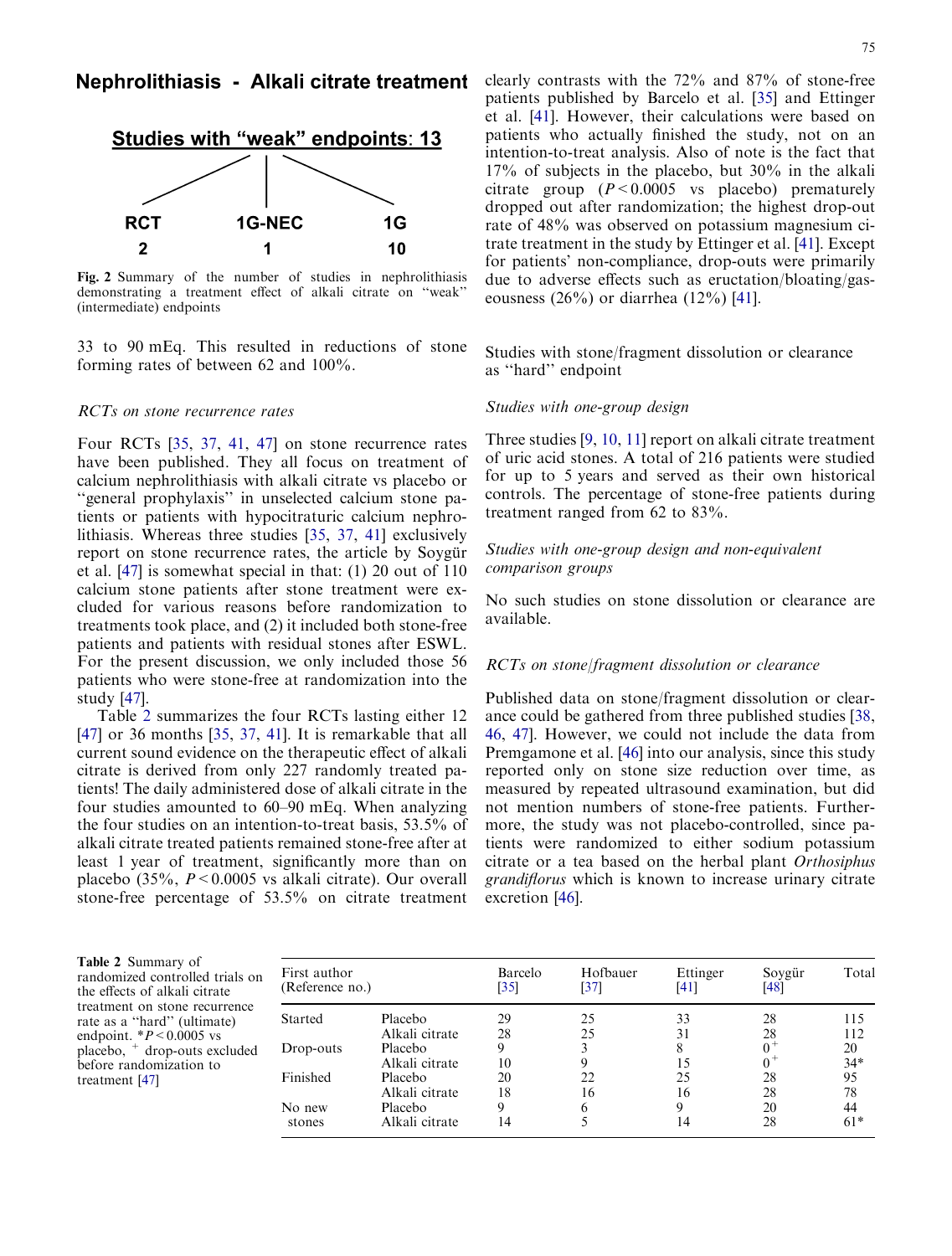For our analysis of RCTs on clearance/dissolution of residual stones, we thus included the data from Cicerello et al. [38] on alkali citrate treatment of calcium and infection stone formers with residual stones as well as the subgroup of patients with residual stones/fragments in the study by Soygür et al. [47]. Therefore, as depicted in Table 3, a total of 104 stone patients have been randomly studied vs placebo with stone dissolution/clearance as ultimate endpoint. The daily administered dose of alkali citrate amounted to 60–80 mEq. When analyzing the data on an intention-to-treat basis, 66% of alkali citrate-treated patients became stone-free after 1 year of treatment, significantly more than in the placebo group  $(27.5\%, P < 0.0005 \text{ vs alkali citrate})$ . Dropouts were very rare; however, this finding is influenced by the fact that Soygür et al.  $[47]$  excluded 20 stone patients for various reasons before randomization took place.

#### Studies with ''weak'' endpoints

#### Studies with one-group design

Ten short-term studies [12, 15, 22, 25, 27, 28, 30, 32, 42, 45] report on alkali citrate treatment of calcium or uric acid stone formers. A total of 313 patients were studied for between 1 and 12 weeks. As far as mentioned in the studies, urine pH increased by between 1% and 14% from pretreatment values. The same was true for urinary citrate which increased by between 27% and 94%. Urinary oxalate changed between  $+24.5\%$  and  $-32.7\%$ from pretreatment values, whereas urinary calcium decreased by between 8% and 40% in all studies except one in which an increase by 15.4% was noted on combined magnesium citrate/magnesium oxide treatment [25]. In some studies, changes in relative urinary supersaturations (calculated as formation product ratios) from baseline values were reported; they ranged from  $+5\%$  [26] to  $-49\%$  [15] for calcium oxalate and from  $-24\%$  [25] to  $+67\%$  [22] for calcium phosphate, indicating trends for reduced calcium oxalate and for

Table 3 Summary of randomized controlled trials on the effects of alkali citrate treatment on clearance or dissolution of residual stones/fragments as a "hard" (ultimate) endpoint.  $* P < 0.0005$  vs placebo,  $\pm$  drop-outs excluded before randomization to treatment [47]

| First author<br>(Reference No.) |                | Cicerello<br>[38] | Soygür<br>[48] | Total |
|---------------------------------|----------------|-------------------|----------------|-------|
| <b>Started</b>                  | Placebo        | 35                | 16             | 51    |
|                                 | Alkali citrate | 35                | 18             | 53    |
| Drop-outs                       | Placebo        |                   |                |       |
|                                 | Alkali citrate |                   |                |       |
| Finished                        | Placebo        | 34                | 16             | 50    |
|                                 | Alkali citrate | 34                | 18             | 52    |
| Stone-free                      | Placebo        | 12                | 2              | 14    |
|                                 | Alkali citrate | 27                | 8              | $35*$ |

increased calcium phosphate supersaturations on alkali citrate treatment.

# Study with one-group design and non-equivalent comparison group

There is only one recent study [51] reporting 61 stone patients treated for 1 month in four treatment subgroups: (1) potassium chloride, (2) potassium sodium citrate, (3) magnesium glycine, and (4) potassium magnesium citrate (63 mEq/day). Urine pH and citrate significantly increased only in patients treated with either potassium citrate or potassium magnesium citrate, whereas potassium chloride and magnesium glycine induced a fall in urine pH without a change in citraturia. The latter clearly increased urinary supersaturation of uric acid, whereas all four supplements left calcium oxalate supersaturation unchanged [51].

#### RCTs

Two RCTs have been reported [29, 33], both short-term studies lasting 1 week. Pak et al. [29] sequentially studied five normal subjects and five calcium stone formers during a placebo phase as well as during treatments with potassium citrate (50 mEq/day) and potassium magnesium citrate (73.5 mEq citrate/day). In comparison with placebo, potassium magnesium citrate induced more pronounced increases in urinary citrate and pH than potassium citrate. This was accompanied by a greater decline in the amount of daily excreted undissociated uric acid and a more pronounced increase in urinary citrate excretion. Consequently, the activity product of calcium oxalate declined significantly more during potassium magnesium citrate (from  $1.49\times10^{-8}$  to  $(1.03\times10^{-8} \text{ mol}^2)$  than during potassium citrate therapy (to  $1.14\times10^{-8}$  mol<sup>2</sup>) [29].

Using a similar trial design, Wabner and Pak [33] studied eight healthy men and three hypocitraturic calcium stone formers in three phases, each lasting 1 week. Compared with placebo, 1.2 l of orange juice per day (190 mEq citrate) and potassium citrate (60 mEq/day) caused similar increases in urine pH and citrate. This was associated with comparable decreases in urinary undissociated uric acid levels. On the other hand, because orange juice increased urinary oxalate without changing urinary calcium, only potassium citrate significantly reduced urinary saturation of calcium oxalate [33].

#### **Discussion**

Success or failure of any medical treatment is ascertained by the comparison of outcomes in active treatment and control groups. Placebo or sham control groups are clearly preferred, although historical controls are often used as less desirable alternatives [52]. The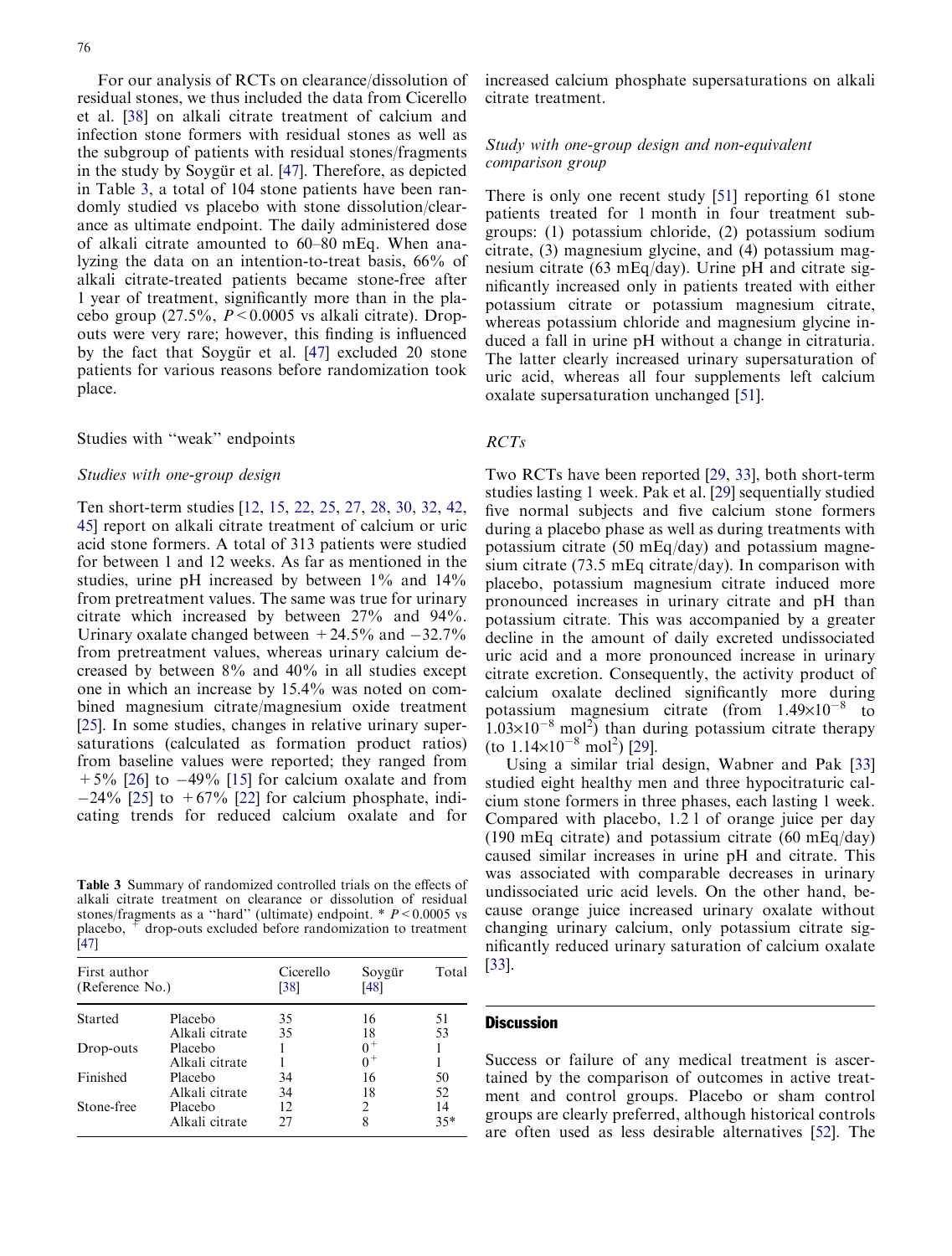main finding of the present literature review is that alkali citrate treatment of nephrolithiasis has been investigated in a prospective randomized manner in only 352 subjects in eight studies [29, 33, 35, [37](#page-5-0), 39, 41, 47, 48]. When solely considering studies with ''hard'' (ultimate) endpoints, the respective number falls to 331 stone formers, studied with either stone recurrence rate (227 patients) or dissolution/clearance of residual stones (104 patients) as endpoints. This is rather surprising, given the fact that prevalences of nephrolithiasis are increasing and now reach 11.7% in Europe [53] and 11.1% in the US [54] in men in their mid-sixties; respective values for women are 7.7% [53] and 5.6% [54].

The uncontrolled studies with ''weak'' (intermediate) endpoints included in our analysis suffer from a wide variability in study design. Nevertheless, they generally reveal what can theoretically be expected, namely that urine pH and citrate increase in patients treated with either potassium citrate or potassium magnesium citrate. Altogether, data from 374 subjects treated for between 1 and 12 weeks demonstrate increases in urine pH of up to 14% and in urinary citrate of up to 94% from pretreatment values. This is generally accompanied by decreases in urinary calcium oxalate supersaturation of up to 49%, but increases in calcium phosphate supersaturation of up to 67% may occur.

Consequently, 21 uncontrolled studies with stone recurrence as ''hard'' (ultimate) endpoint [13, 14, 16, 17, 18, 19, 20, 21, 23, 24, 26, 31, 34, 36, 39, 40, 43, 44, 48, 49, 50] in almost 1,000 patients have demonstrated that stone forming rate was reduced by between 47% and 100% of pretreatment values. Four randomized controlled trials including 227 patients, when analyzed on an intention-to-treat basis, also reveal that more than half of all alkali citrate treated patients remain stone-free after at least 1 year of treatment, significantly more than on placebo treatment (35%). Of at least equal importance appear data from two randomized, placebo-controlled trials with clearance or dissolution of preexisting (residual) stones as ultimate endpoint. After 1 year of treatment, 66% of alkali citrate-treated patients became stone-free, again significantly more than on placebo (27.5%). This may appear highly relevant for thousands of patients undergoing shock-wave lithotripsy who might profit from routine administration of alkali citrate for improved clearance of residual fragments. Indeed, it can be anticipated that more complete fragment clearance would be associated with a reduced likelihood of residual fragments becoming niduses for newly growing stones.

The overall percentage of stone-free patients (53.5%) on alkali citrate in the present analysis of published studies with stone recurrence as endpoint contrasts with considerably higher numbers of 72% and 87% in some of the studies [35, 41]. However, these latter calculations were based on patients who actually finished the studies, whereas we strongly believe that a more realistic summary should strictly be based on an intention-to-treat analysis (Table 2). Unfortunately, we were not able to

perform a thorough intention-to-treat analysis of all published data, since some patients were excluded before randomization to alkali citrate or placebo in one study [47].

Alkali citrate treatment not only raises urinary citrate levels in patients with calcium nephrolithiasis [1, 4], but also has a general alkalinizing effect which is beneficial for patients with uric acid [4] as well as cystine stones [55]. Moreover, alkali citrate may even be beneficial for retarding the growth of infection stones [7]. Therefore, alkali citrate could be a sort of panacea for almost any kind of kidney stone disease. As obvious from the present review, a main limitation for more widespread use of alkali citrate preparations is the relatively low tolerability of available alkali citrate preparations. Overall, 17% of subjects on placebo, but almost one third on alkali citrate treatment for prevention of stone recurrences, prematurely left randomized trials. It is noteworthy that the highest ever reported drop-out rate, almost half of the patients, was observed on treatment with potassium magnesium citrate [41], which basically appears to be more efficient than potassium citrate in lowering the activity product of calcium oxalate [29]. Adverse effects that reduce treatment compliance have been noted mainly in the gastrointestinal tract and include eructation, bloating or gaseousness in 26% and frank diarrhea in 12% of potassium magnesium citrate treated patients [41]. Thus, the development of better tolerated alkali citrate preparations remains an important issue for the future.

The fact that any alkali would suffice to increase urinary pH and citrate [4] could offer interesting alternatives for stone patients who do not tolerate currently available alkali citrate preparations. As observed by Wabner and Pak [33], 1.2 l of orange juice per day cause increases in urine pH and citrate similar to a conventional dose of potassium citrate. More recently, Kessler and Hesse [56] studied 24 healthy male volunteers and observed that bicarbonate-rich mineral water, administered in equimolar concentrations with respect to the amount of delivered alkali, was equally effective to sodium potassium citrate in increasing urine pH and citrate as well as decreasing relative urinary supersaturations of calcium oxalate and uric acid. Finally, Premgamone et al. [46] reported equal stone size reductions over time in stone formers randomized to either sodium potassium citrate or a tea based on the herbal plant *O. grandiflorus* which is known to increase urinary citrate. Remarkably, alkali citrate induced adverse effects in 26% of patients, whereas stone formers treated with the herbal tea did not experience adverse effects at all [46]. In summary, many patients who do not tolerate alkali citrate medications might profit from such more ''natural'' sources of alkali.

In conclusion, our literature review confirms that alkali citrate has a significant effect not only on urine chemistries and supersaturation levels, but more importantly also reduces the incidence of stone recurrences. Furthermore, rates of clearance or dissolution of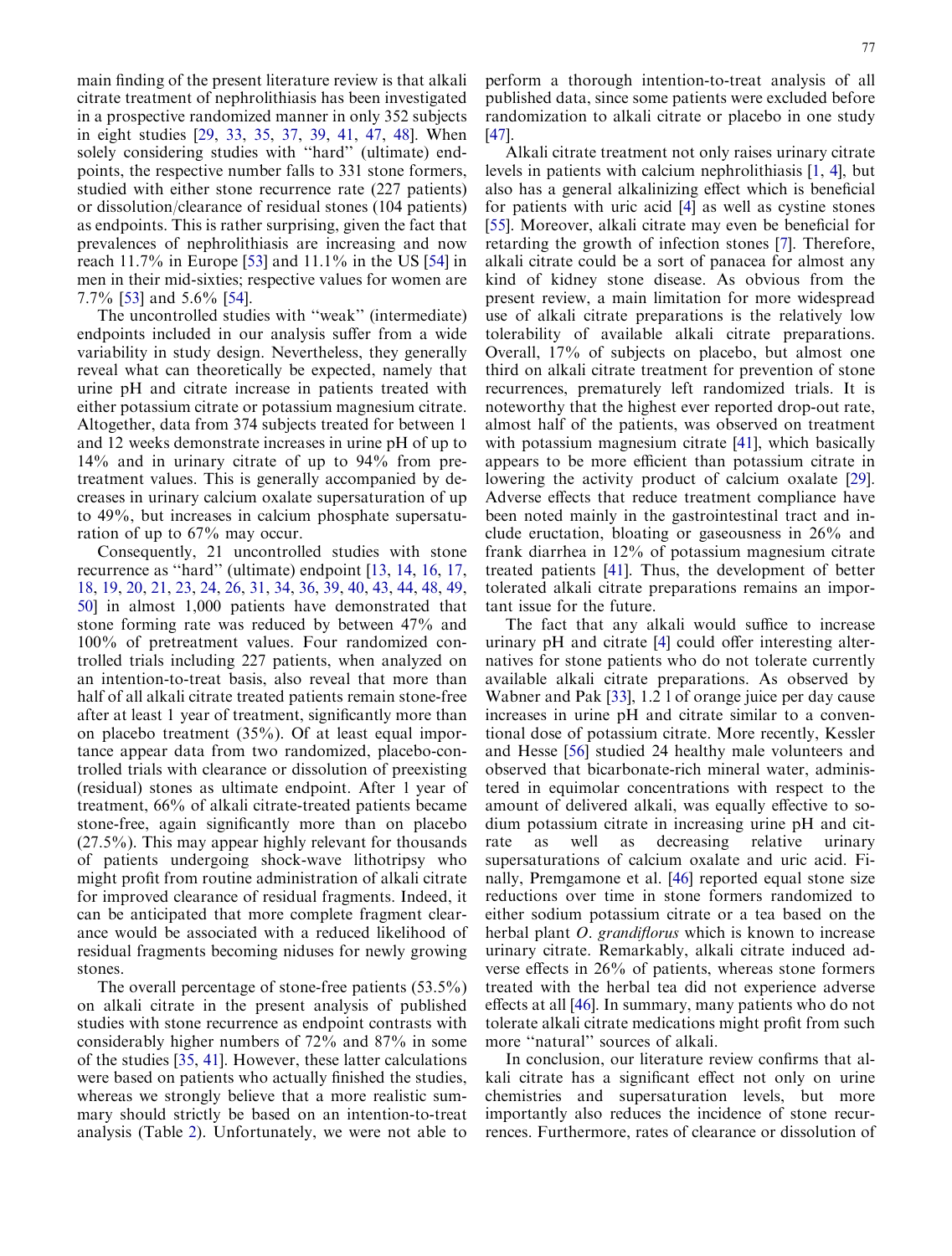<span id="page-5-0"></span>preexisting stones or fragments are significantly improved, which may call for routine treatment with alkali citrate in all patients undergoing shock-wave lithotripsy. Finally, for those patients who do not tolerate alkali citrate preparations, sufficient amounts of bicarbonaterich mineral water, orange juice or a herbal tea based on O. grandiflorus appear to be valuable alternatives.

#### References

- 1. Pak CY (1991) Citrate and renal calculi: new insights and future directions. Am J Kidney Dis 17: 420
- 2. Erwin DT, Kok DJ, Alam J, Vaughn J, Coker O, Carriere BT et al. (1994) Calcium oxalate stone agglomeration reflects stone-forming activity: citrate inhibition depends on macxromolecules larger than 30 kilodalton. Am J Kidney Dis 24: 893
- 3. Hess B, Jordi S, Zipperle L, Ettinger E, Giovanoli R (2000) Citrate determines calcium oxalate crystallization kinetics and crystal morphology—studies in presence of Tamm-Horsfall protein of a healthy subject and a severely recurrent calcium stone former. Nephrol Dial Transplant 15: 366
- 4. Hamm LL, Hering-Smith KS (2002) Pathophysiology of hypocitraturic nephrolithiasis. Endocrinol Metab Clin North Am 31: 885
- 5. Hess B, Michel R, Takkinen R, Ackermann D, Jaeger P (1994) Risk factors for low urinary citrate in calcium nephrolithiasis: low vegetable fibre intake and low urine volume to be added to the list. Nephrol Dial Transplant 9: 642
- 6. Simpson DP (1983) Citrate excretion: a window on renal metabolism. Am J Physiol 244: F223
- 7. Churchill DN (1987) Medical treatment to prevent recurrent calcium urolithiasis. Mineral Eletrolyte Metab 13: 294
- 8. Wang Y-H, Grenabo L, Hedelin H, Pettersson S (1994) The effects of sodium citrate and oral potassium citrate on ureaseinduced crystallization. Br J Urol 74: 409
- 9. Kollwitz AA (1966) Die Behandlung und Prophylaxe von Harnsäuresteinen der Niere durch orale Alkalisierung. Dtsch Med Wochenschr 28: 1257
- 10. Uhlir K (1970) The peroral dissolution of renal calculi. J Urol 104: 239
- 11. Petritsch PH (1977) Uric acid calculi: results of conservative treatment. Urology 10: 536
- 12. Bach D, Hesse A, Strenge A, Vahlensieck W (1980) Harnstein-Prophylaxe mit einer Benzbromaron-Zitrat-Kombination. Fortschr Med 44: 1752
- 13. Butz M (1982) Oxalatsteinprophylaxe durch Alkali-Therapie. Urologe A 21: 142
- 14. Pak CY, Sakhaee K, Fuller CJ (1983) Physiological and physicochemical correction and prevention of calcium stone formation by potassium citrate therapy. Trans Assoc Am Physicians 96: 294
- 15. Nicar MJ, Peterson R, Pak CY (1984) Use of potassium citrate as potassium supplement during thiazide therapy of calcium nephrolithiasis. J Urol 131: 430
- 16. Pak CY, Peterson R, Sakhaee K, Fuller C, Preminger G, Reisch J (1985) Correction of hypocitraturia and prevention of stone formation by combined thiazide and potassium citrate therapy in thiazide-unresponsive hypercalciuric nephrolithiasis. Am J Med 79: 284
- 17. Pak CY, Fuller C, Sakhaee K, Preminger GM, Britton F (1985) Long-term treatment of calcium nephrolithiasis with potassium citrate. J Urol 134: 11
- 18. Preminger GM, Peterson R, Peters PC, Pak CY (1985) The current role of medical treatment of nephrolithiasis: the impact of improved techniques of stone removal. J Urol 134: 6
- 19. Pak CY, Fuller C (1986) Idiopathic hypocitraturic calciumoxalate nephrolithiasis successfully treated with potassium citrate. Ann Int Med 104: 33
- 20. Pak CY, Peterson R (1986) Successful treatment of hyperuricosuric calcium oxalate nephrolithiasis with potassium citrate. Arch Intern Med 146: 863
- 21. Pak CY, Sakhaee K, Fuller C (1986) Successful management of uric acid nephrolithiasis with potassium citrate. Kidney Int 30: 422
- 22. Nicar MJ, Hsu MC, Fetner C (1986) Urinary response to oral potassium citrate therapy for urolithiasis in a private practice setting. Clin Ther 8: 219
- 23. Higashihara E, Nutahara K, Niijima T (1988) Renal hypercalciuria and metabolic acidosis associated with medullary sponge kidney: effect of alkali therapy. Urol Res 16: 95
- 24. Hauser W, Frick J, Kunit G (1990). Alkali citrate for preventing recurrence of calcium oxalate stones. Eur Urol 17: 248
- 25. Lindberg J, Harvey J, Pak CY (1990) Effect of magnesium citrate and magnesium oxide on the crystallization of calcium salts in urine: changes produced by food-magnesium interaction. J Urol 143: 248
- 26. Rodman JS (1991) Prophylaxis of uric acid stones with alternate day doses of alkaline potassium salts. J Urol 145: 97
- 27. Herrmann U, Schwille PO, Schwarzlaender H, Berger I, Hoffmann G (1992) Citrate and recurrent idiopathic calcium urolithiasis: a longitudinal pilot study on the metabolic effects of oral potassium sodium citrate administered as short-, medium- and long-term to male stone patients (version I). Urol Res 20: 347
- 28. Schwille PO, Herrmann U, Wolf C, Berger I, Meister R (1992) Citrate and recurrent idiopathic calcium urolithiasis: a longitudinal pilot study on the metabolic effects of oral potassium citrate administered over the short-, medium- and long-term medication of male stone patients (version II). Urol Res 20: 145
- 29. Pak CY, Koenig K, Khan R, Haynes S, Padalino P (1992) Physicochemical action of potassium-magnesium citrate in nephrolithiasis. J Bone Miner Res 7: 281
- 30. Ito H, Suzuki F, Yamaguchi K, Nishikawa Y, Kotake T (1992) Reduction of urinary oxalate by combined calcium and citrate administration without increase in urinary calcium oxalate stone formers. Clin Nephrol 37: 14
- 31. Berg C, Larsson L, Tiselius HG (1992) The effects of a single evening dose of alkaline citrate on urine composition and calcium stone formation. J Urol 148: 979
- 32. Khanniazi MK, Khanam A, Naqvi SA, Sheikh MA (1993) Study of potassium citrate treatment of crystalluric nephrolithiasis. Biomed Pharmacother 47: 25
- 33. Wabner CL, Pak CY (1993) Effect of orange juice consumption on urinary stone risk factors. J Urol 149: 1405
- 34. Abdulhadi MH, Hall PM, Streem SB (1993) Can citrate therapy prevent nephrolithiasis? Urology 41: 221
- 35. Barcelo P, Wuhl O, Servitge E, Rousaud A, Pak CY (1993) Randomized double-blind study of potassium citrate in idiopathic hypocitraturic calcium nephrolithiasis. J Urology 150: 1761
- 36. Kocvara R, Louzensky G, Tuikova J (1994) Development of metaphylaxis in calcium urolithiasis: a restriction of conventional drug therapy. Int Urol Nephrol 26: 269
- 37. Hofbauer J, Hobarth K, Szabo N, Marberger M (1994) Alkali citrate prophylaxis in idiopathic recurrent calcium oxalate urolithiasis—a prospective randomized study. Br J Urol 73: 362
- 38. Cicerello E, Merlo F, Gambaro G, Maccatrozzo L, Fandella A, Baggio B et al. (1994) Effect of alkaline citrate therapy on clearance of residual renal stone fragments after extracorporeal shock wave lithotripsy in sterile calcium and infection nephrolithiasis patients. J Urol 151: 5
- 39. Fine JK, Pak CY, Preminger GM (1995) Effect of medical management and residual fragments on recurrent stone formation following shock wave lithotripsy. J Urol 153: 27
- 40. Whalley NA, Meyers AM, Martins M, Margolius LP (1996) Long-term effects of potassium citrate therapy on the formation of new stones in groups of recurrent stone formers with hypocitraturia. Br J Urol 78: 10